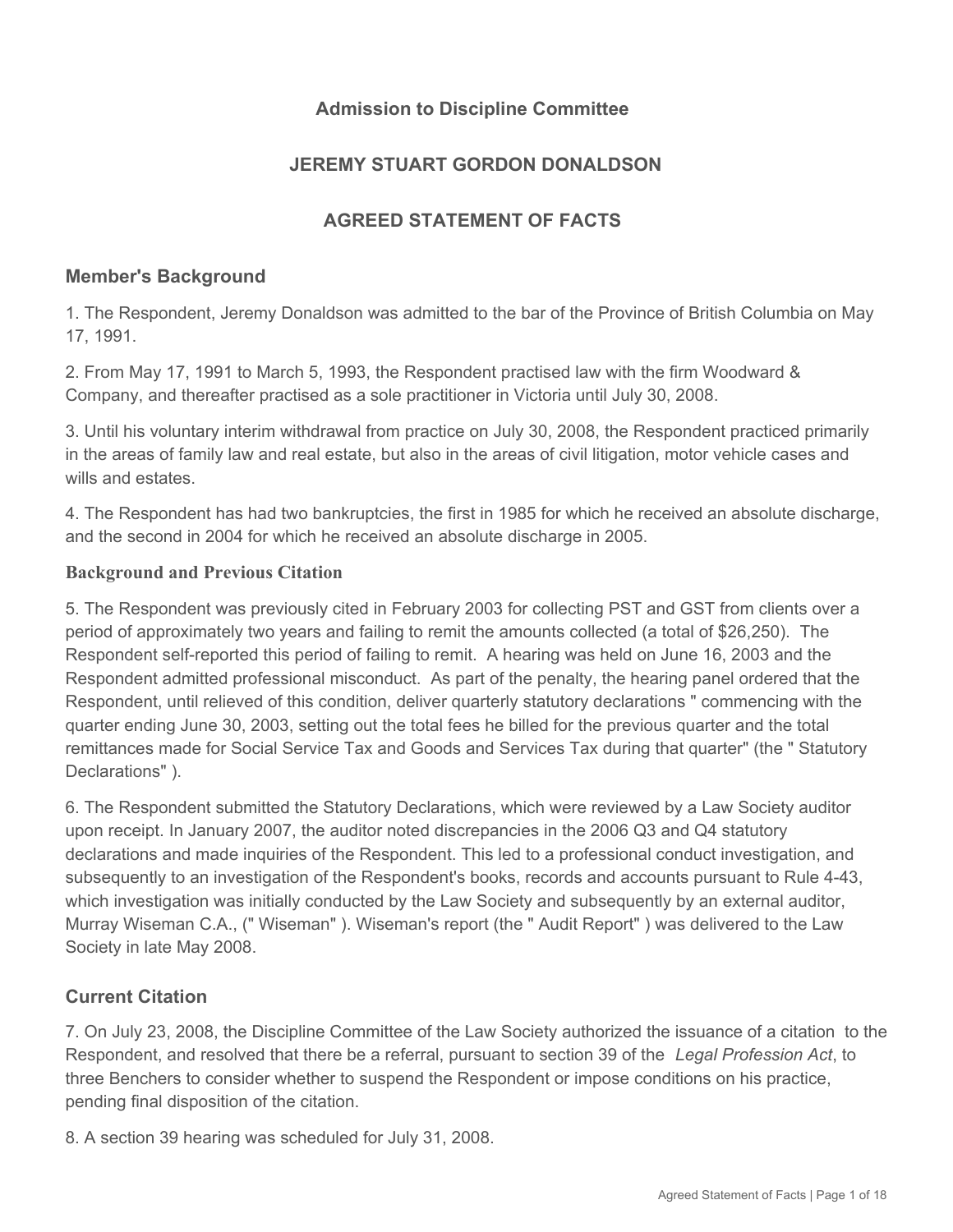9. On July 30, 2008, the Respondent gave a written undertaking to the Law Society not to engage in the practice of law with or without the expectation of a fee, gain or reward, whether direct or indirect, effective 5:00 p.m. on Thursday, July 31, 2008 until the final disposition of the citation. The section 39 referral was adjourned.

10. The citation was issued on September 24, 2008. The Schedule to citation was amended on November 18, 2008 (the " Amended citation" ) and was served on the Respondent's counsel.

11. A Further Amended Schedule to the citation was prepared on January 7, 2009 (the " Further Amended citation" ) and was served on the Respondent counsel.

12. The Respondent admits that he was served through his counsel with the citation, the Amended citation and the Further Amended citation, and waives the requirements of Rule 4-15 of the Law Society Rules.

### **Late Filings and False Declarations**

13. On June 16, 2003, a Law Society hearing panel ordered as part of a penalty decision arising from a citation for failure to remit collected GST and PST, that the Respondent provide the Executive Director of the Law Society with a statutory declaration by the 15th day of each month following each quarter of the year, commencing with the quarter ending June 30, 2003, setting out the total fees billed for the previous quarter and the total remittances made for Social Service Tax and Goods and Services Tax during that quarter (defined above as the " Statutory Declarations" ). This condition was to be continued until the Respondent was relieved of it by the Discipline Committee. The written Hearing Report was issued on June 25, 2003.

| Quarter | <b>Due Date</b>  | <b>Date Received</b> | Late    |
|---------|------------------|----------------------|---------|
| Q2-2003 | July 15, 2003    | July 16, 2003        | 1 day   |
| Q1-2004 | April 15, 2004   | April 16, 2004       | 1 day   |
| Q2-2004 | July 15, 2004    | July 21, 2004        | 6 days  |
| Q3-2004 | October 15, 2004 | November 4, 2004     | 20 days |
| Q4-2004 | January 15, 2005 | February 7, 2005     | 23 days |
| Q1-2005 | April 15, 2005   | May 10, 2005         | 25 days |
| Q3-2005 | October 15, 2005 | October 28, 2005     | 13 days |
| Q4-2005 | January 15, 2006 | February 14, 2006    | 30 days |
| Q1-2006 | April 15, 2006   | May 23, 2006         | 38 days |
| Q2-2006 | July 15, 2006    | August 18, 2006      | 34 days |

14. The Respondent was frequently late with the filing of the Statutory Declarations, as summarized below: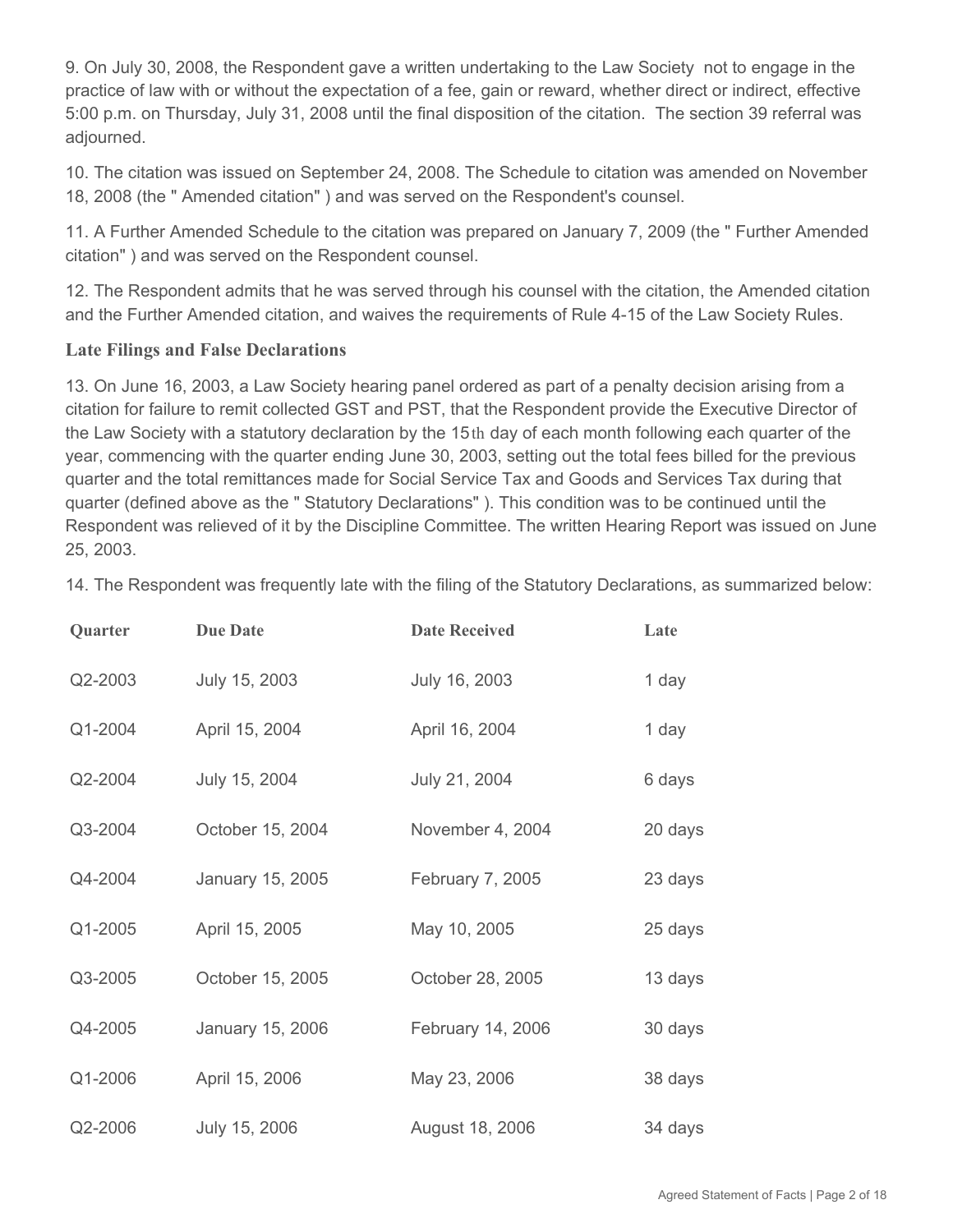| Q3-2006 | October 15, 2006 | January 3, 2007  | 80 days |
|---------|------------------|------------------|---------|
| Q1-2007 | April 15, 2007   | April 25, 2007   | 10 days |
| Q2-2007 | July 15, 2007    | July 25, 2007    | 10 days |
| Q3-2007 | October 15, 2007 | October 18, 2007 | 3 days  |

15. Adrienne Fairburn (" Fairburn" ), a Law Society auditor, reviewed the Statutory Declarations as they were received. After her review of the Q3 and Q4 Statutory Declarations for 2006, Fairburn wrote to the Respondent by letter dated January 8, 2007. In her letter, she asked why the Social Service tax (" SST" or " PST" ) remitted by the Respondent during the fourth quarter represented only 2% of fees billed. She also asked whether the Respondent had been remitting SST to the Minister of Finance or whether he had been holding funds in his trust account pursuant to the *Christie* decision.

16. In response, the Respondent telephoned Fairburn on or about January 8, 2007, and advised that his SST remittances from April 2006 onward had not been paid to the Minister of Finance, nor had he paid the amount into his trust account. He further advised Fairburn that the amount he owed for SST was approximately \$8,000 and that he did not currently have the funds to pay these taxes.

17. Shortly after speaking with Fairburn, the Respondent telephoned Brian McKinley, then discipline counsel with the Law Society, and advised that he had not paid SST since March 2006 and that the unpaid amount was between \$8,000 and \$10,000.

18. By letter dated January 24, 2007, Shelley Ion (" Ion" ), a staff lawyer in the Professional Conduct Department, wrote to the Respondent care of his then counsel, Michael Ranspot (" Ranspot" ), to seek an explanation for the late filings of the Statutory Declarations. Ion also asked why the Respondent had sworn and submitted Statutory Declarations that appeared to be false; i.e., that showed SST as having been remitted when in fact it had not been remitted.

19. Ranspot wrote to the Law Society on April 5, 2007 and provided a partial response to Ion's inquiries. Ion sent a further letter dated April 10, 2007, seeking an explanation of whether PST was billed during the period between December 2005 and August 2006, and whether the PST monies collected (if any) were held in trust. Ion also asked why the Respondent swore Statutory Declarations stating that the PST had been remitted when it had not been.

20. On April 30, 2007, Ranspot wrote to the Law Society on behalf of the Respondent and advised (in part) that the Respondent " did bill PST for the period of December, 2005 to August, 2006" but that " the PST monies were not held in trust but were used to pay his employees and meet other practice operating commitments."

21. On May 3, 2007, Ion wrote to Ranspot noting the following concerns:

- the fact that the Respondent had not explained why he swore the Statutory Declarations that the amounts had been " remitted" ;
- why there appeared to be discrepancies as to whether the Respondent made payments of PST owing (delayed) or whether he did not remit PST at all;
- why the Respondent had stated in his April 5, 2007 response that the PST monies were being held in light of *Christie*, when Ranspot had advised on the Respondent's behalf that the PST monies that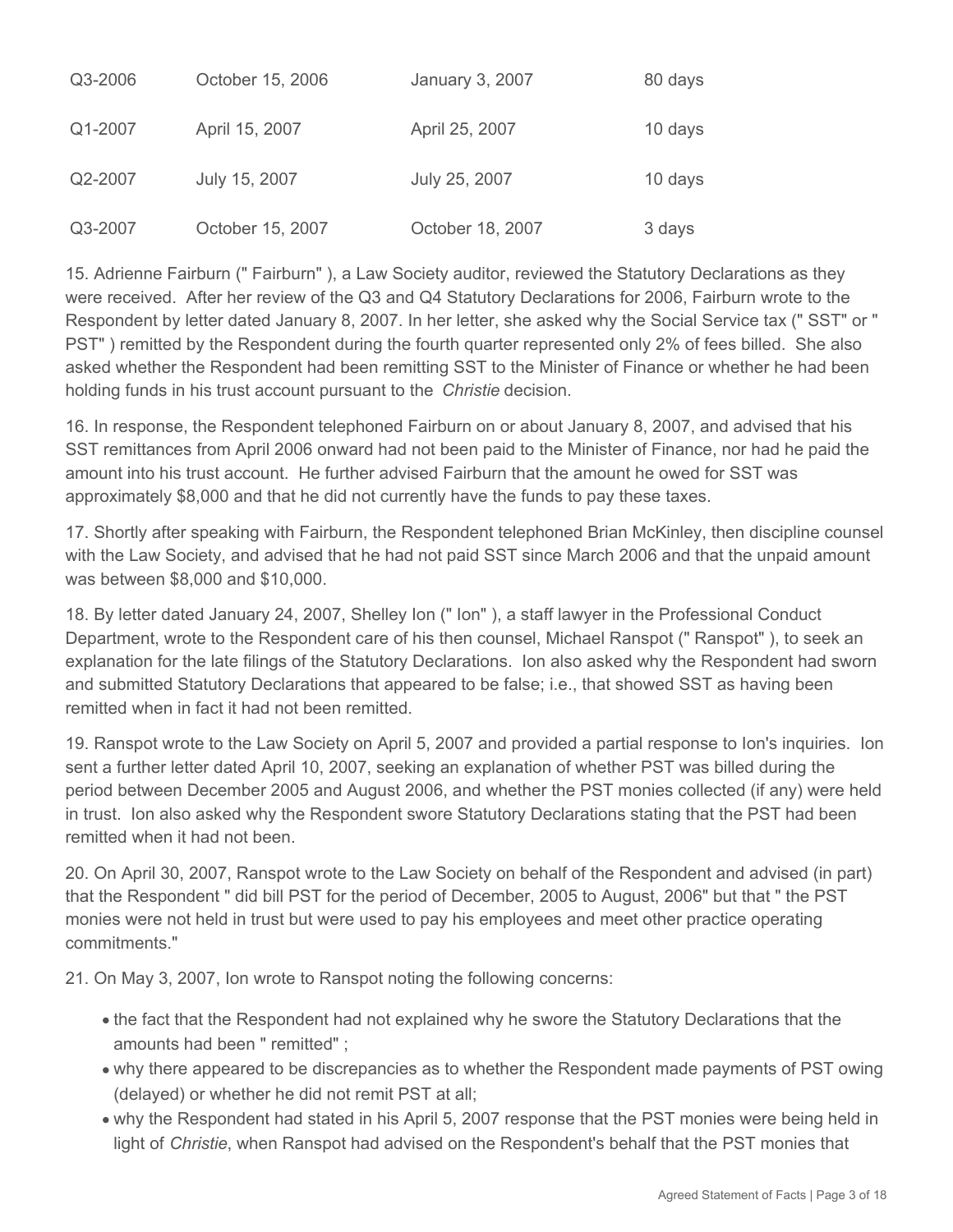were collected were not held in trust but used to pay employees and to meet other practice commitments.

22. Ranspot wrote to the Law Society on May 23, 2007 and stated, in part, as follows:

For the 2nd quarter of 2004, the 3rd quarter of 2004, the 4th quarter of 2004, the 4th quarter of 2005 and all 4 quarters of 2006, the Respondent did not remit what he swore he remitted. I am instructed by the Respondent that he swore false Statutory Declarations out of fear of the consequences from the Law Society of not remitting the PST.

I am instructed that prior to December, 2005, the Respondent billed PST on his accounts. On many occasions, there were no monies available to pay PST because it had not been collected from the client or, if it had been, it was used to pay other practice obligations.

For the period December, 2005 to August, 2006, I am instructed that the Respondent was advised by Consumer Taxation that it would not press for the filing of returns or payment of remittances until a post-*Christie* policy had been developed. Any accounts that the Respondent did collect and which included " PST monies" were not held in trust but used to pay the Respondent's other practice obligations, including assistants' salaries.

23. Ranspot also noted in his May 23, 2007 letter to the Law Society that Donaldson had entered into a " payment plan" with the Revenue Collections Branch regarding outstanding PST obligations. Except for a minor amount still owing, the amounts due in respect of PST had been repaid by December 2008.

#### **Rule 4-43 Audit**

24. On July 3, 2007, the Law Society ordered an investigation of the Respondent's books, records and accounts pursuant to Rule 4-43 of the Law Society Rules.

25. Andrea Chan (" Chan" ), a Law Society auditor, initially conducted the 4-43 investigation. The investigation was subsequently transferred to an external forensic auditor, Murray Wiseman, C.A.

26. On or about May28, 2008 Wiseman released the Audit Report to the Law Society.

27. The following is agreed concerning the Audit Report:

a) the copies of records attached to the Audit Report are true copies of the originals and are accepted as proof of the facts contained within them;

b) Wiseman is qualified to give expert opinion evidence before this tribunal with respect to forensic accounting in general and compliance with Part 3, Division 7 of the Law Society Rules in particular.

In this Statement of Agreed Facts, references to Attachments by tab number are references to the numbered Tabs of the Audit Report.

#### **False and Misleading Information or Explanations re: Rule 4-43 Audit**

28. The Respondent was served with the Rule 4-43 Order on August 8, 2007. Chan commenced field work at the Respondent's home office that same day.

29. On or about September 18, 2007, the continuation of the investigation was transferred to Wiseman.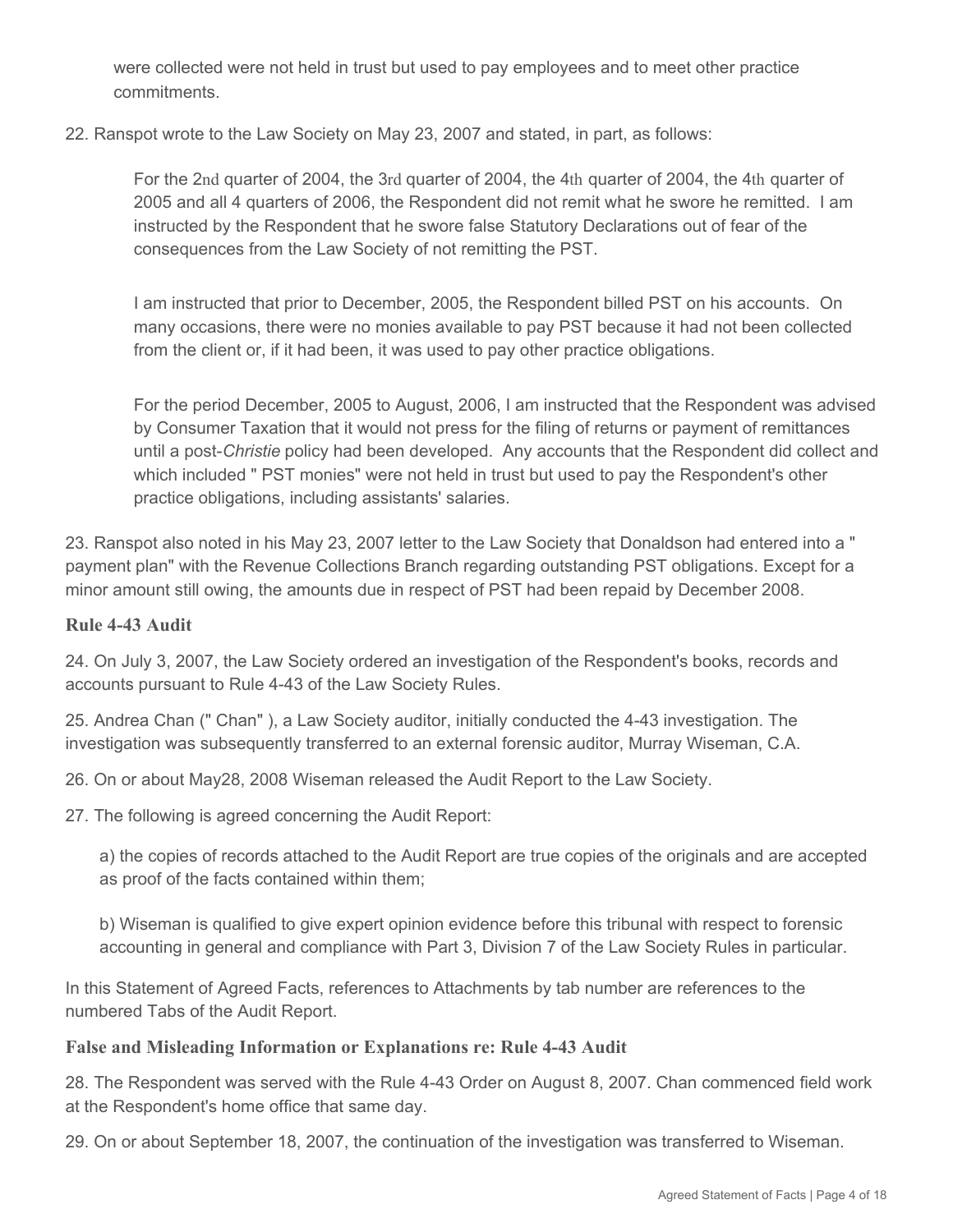30. In the period between February and April 2008, Larry Dirk, a Law Society Investigator, conducted interviews of some of the Respondent's clients identified in the Audit Report.

31. The following is agreed concerning the Investigative Report:

a) the copies of documents and records contained in the Investigative Report are true copies of the originals and are accepted as proof of the facts contained within them;

b) the transcripts of the interviews contained in the Investigative Report are (1) authentic, and (2) are accepted for the truth of the facts contained within them.

32. On February 21, 2008, the Respondent telephoned Ion with respect to a client whom Dirk had asked to interview. The Respondent expressed concerns regarding the scope and duration of the audit, and stated that his reputation and clients were being affected and said: " I know you didn't find anything in the books, this is just heat."

33. On June 24, 2008, Ion wrote to the Respondent's new counsel, Dennis Murray, Q.C. (" Murray" ), enclosing the Audit Report and Investigative Report. In this letter, Ion noted her concerns and sought an explanation from the Respondent as to:

- his failure to comply with the Trust Accounting Rules in Division 7;
- evidence of misappropriation in the form of pre-taking of client trust funds;
- misleading clients and the Law Society as to when funds had been removed from trust;
- other misappropriations from trust.

34. Murray replied on July 17, 2008, with instructions from the Respondent that he " wanted to cooperate and deal with the issues in an open, expeditious and straightforward way" . In this letter, the Respondent admits " pre-taking" trust funds and back-dating invoices, and fully accepts his responsibility for the Division 7 issues.

### **Misappropriation of Trust Funds and Misleading of Law Society and Clients**

35. The Respondent withdrew or authorized the withdrawal of trust funds under Rule3-56 in payment of his fees without first preparing a bill for those fees and immediately delivering the bill to the client, contrary to Rule 3-57(2).

36. Murray wrote to the Law Society on July 17, 2008. His letter states, in part:

It appears, properly, that the key (but not only) concern raised in the audit report as to dealings with funds and Division 7, is the concern (3-57) over payment of fees from trust. The auditor describes the main concern this way (Overview Page 7): " The main concern we have based on our audit findings is that the member transferred client funds, usually received as a retainer, from the trust accounts to the general account before the service had been performed and it would appear before the bill (invoice) had been delivered to the client."

This observation is correct and is dealt with, as you requested in your June 24, 2008 letter, on case by case basis in this letter.

37. Particulars of these breaches are set out below. In these cases, the Respondent " took his fees prior to completing the work anywhere from a few days, to over three months, and possibly over a year in the [CM] file."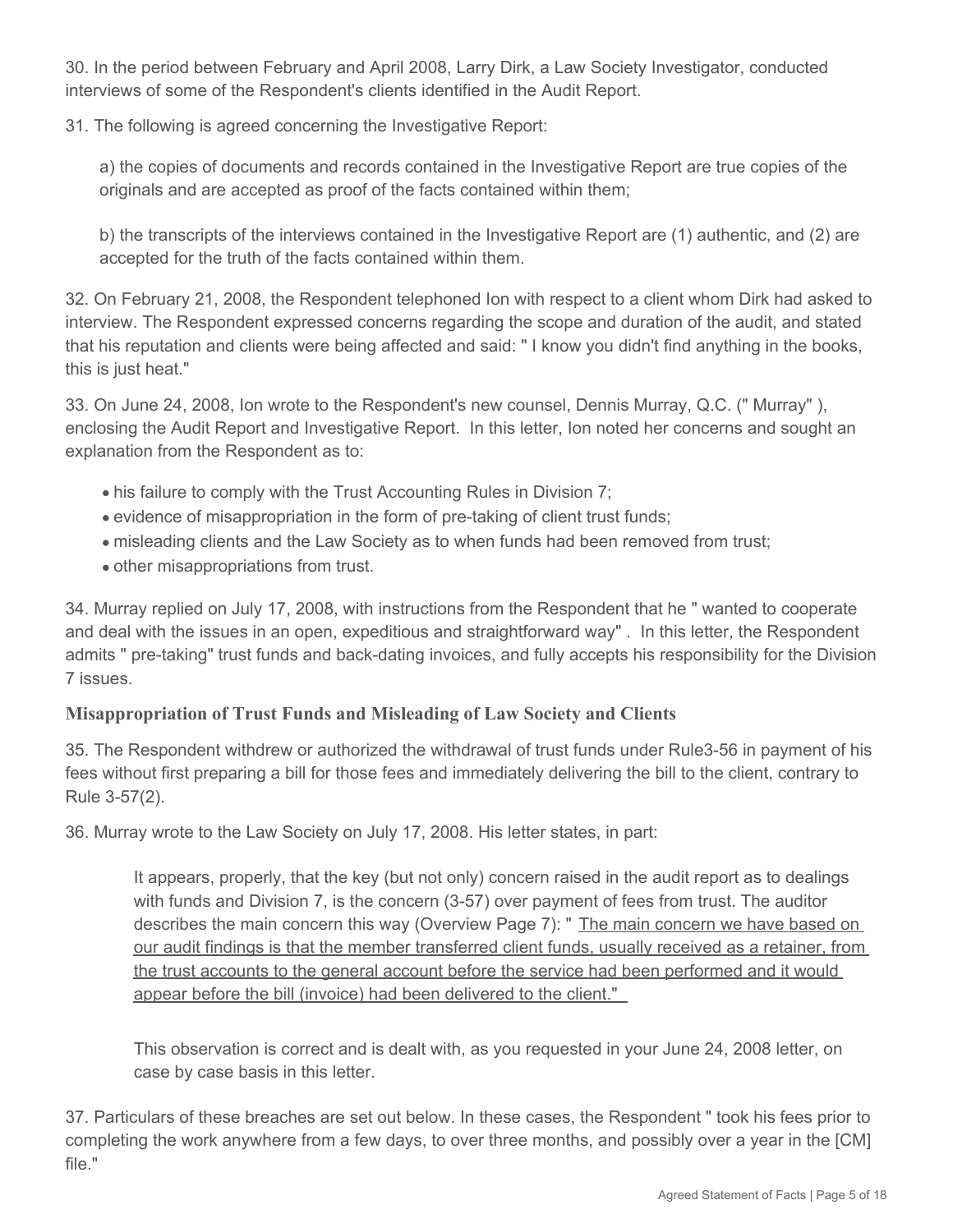## *Client DW (Audit Report - Tab 1)*

38. Client DW retained the Respondent in September 2002 on a matrimonial matter.

39. On or about September 24, 2002, the Respondent received a \$3,000 retainer cheque from DW and deposited it to his trust account on September30, 2002.

40. The Respondent prepared Invoice No. 1723 for \$3,009.15 dated September 30, 2002 and on September 30, 2002 transferred \$3,000 from the trust account to the general account as partial payment of the invoice.

41. The Respondent subsequently wrote to DW on October 28, 2002 and stated, in part:

You have provided a \$3,000 retainer which has been deposited into my trust account and will be applied to my accounts as rendered. If the retainer is depleted I will require that it be replenished in order that I can continue to act on your behalf.

The Respondent's statement was false: at the time it was written, the Respondent had already transferred the retainer of \$3,000 from the trust account to the general account (see above).

42. The Respondent's time sheets show that most of the work was done after he prepared the September 30, 2002 invoice. DW's \$3,000 retainer was transferred from the Respondent's trust account to his general account approximately 24 days before all the work had been completed.

43. With respect to client DW, the Respondent has admitted as follows through the July 17, 2008 letter from his counsel to the Law Society :

This is acknowledged as a case of pre-taking and back dating. The client was not invoiced at the time of the pre-taking. The work was ultimately done.

## *Client DC (Audit Report - Tab 2)*

44. Client DC retained the Respondent in or about March 2003 for a matrimonial matter.

45. On March 18, 2003 the Respondent deposited a \$1,500 retainer from DC into his trust account.

46. The Respondent prepared Invoice No. 1820 for \$2,745.54 dated March 18, 2003 and on March 18, 2003 transferred \$1,500 from the trust account to the general account as partial payment of the invoice.

47. The Respondent wrote to DC on April 29, 2003, enclosing Invoice No.1820. Although the invoice was back-dated to March 18, 2003, it was for work performed between March 17, 2003 and April28, 2003.

48. The Respondent transferred DC's \$1,500 retainer from his trust account approximately 41 days before completing the work shown and billed on Invoice No. 1820.

49. On January 9, 2006, the Respondent deposited a \$900 retainer from client DC into his trust account.

50. The Respondent then prepared Invoice No. 3046 for \$1,000.34 dated January 14, 2006 and on January 14, 2006 transferred \$900 from the trust account to his general account as partial payment of the invoice.

51. Invoice No. 3046 was back-dated to January 14, 2006. The invoice showed that only one hour of the 3.9 hours of work billed on Invoice No. 3046 had been performed by the invoice date. The remainder of the work was performed between the invoice date and February 23, 2006.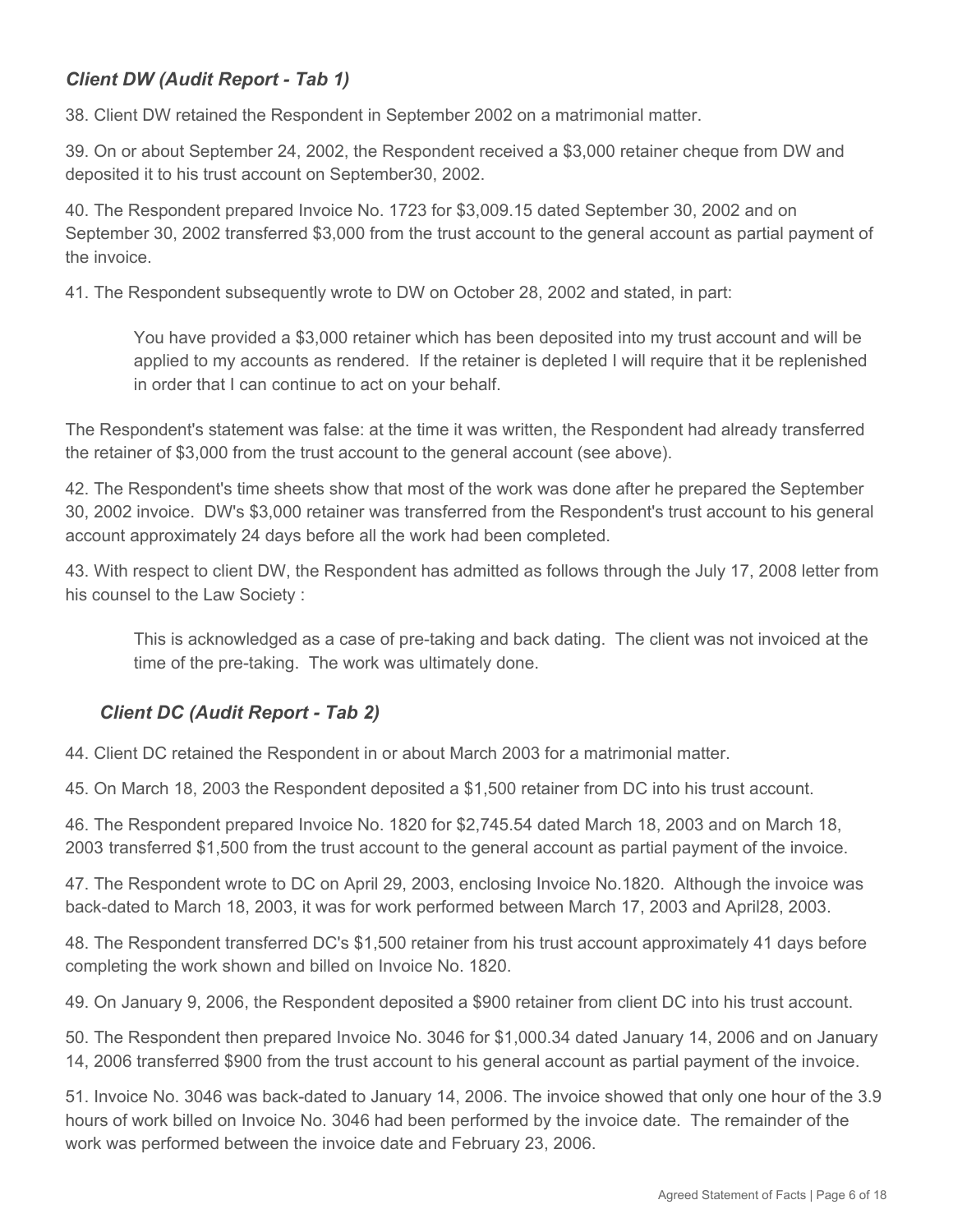52. The Respondent transferred DC's \$900 retainer from his trust account to his general account in payment of Invoice No. 3046 approximately 40 days before performing the work shown on the invoice.

53. With respect to client DC, the Respondent has admitted as follows through his counsel's letter dated July 17, 2008:

This is acknowledged as a case of pre-taking and back dating. The client was not invoiced at the time of the pre-taking. The work was ultimately done.

## *Client MF (File#1707) (Audit Report - Tab 3)*

54. Client MF retained the Respondent in or about July 2003 on a matrimonial matter.

55. On July 23, 2003, the Respondent received a \$1,000 retainer from MF and deposited it to his trust account.

56. The Respondent prepared Invoice No. 1897 for \$2,061 dated July 27, 2003 and on July 27, 2003 transferred \$1,000 from his trust account to his general account as partial payment of the invoice.

57. Invoice No. 1897 billed for 9 hours of work but did not show the dates the work was done. The Respondent's timesheets show that only 1.5 hours of work had actually been completed as of the date of the invoice.

58. On August 7, 2003, the Respondent received a further \$1000 retainer from MT which was deposited to his trust account.

59. On August 18, 2003, the Respondent transferred \$1000 from his trust account to his general account and withdrew it the same day as cash.

60. The August 18, 2003 transfer was referenced to Invoice #1909 on the Respondent's trust ledger. However, Invoice No. 1909 was for a different client. On the accounts receivable ledger, this transfer was referenced to Invoice No. 1897.

61. On January 21, 2004, the Respondent prepared Invoice No. 2020 which billed for 18.7 hours of work. However, the fees were only \$2000 (10 hours @ \$200 per hour), leaving 8.7 hours unbilled.

62. On January 28, 2004, a further \$2,000 was received from client MF and deposited to the general account.

63. On January 31, 2004, the Respondent prepared a second version of Invoice No.2020. This version billed for 18.7 hours of work, but had a total of \$3,740. The Invoice showed that \$2000 was transferred from trust as partial payment.

64. Murray wrote to the Law Society on July 18, 2008 regarding client MF. With respect to Invoice Nos. 1897 and 2020, his letter stated, in part:

The Respondent acknowledges that while by January 21, 2004, the 18.7 hours work billed for what had been done, first invoice #2020 was created to attempt to deal with the fact that \$2000 had already been paid from trust to general when invoice #1897 had been created on July 27/03, but not sent to the client.

The Respondent acknowledges that the July 27/03 invoice #1897 and transfer of \$1000 on July 28/03 constituted pre-taking, likely of up to 7.5 hours (9 hours billed minus 1.5 hours as per time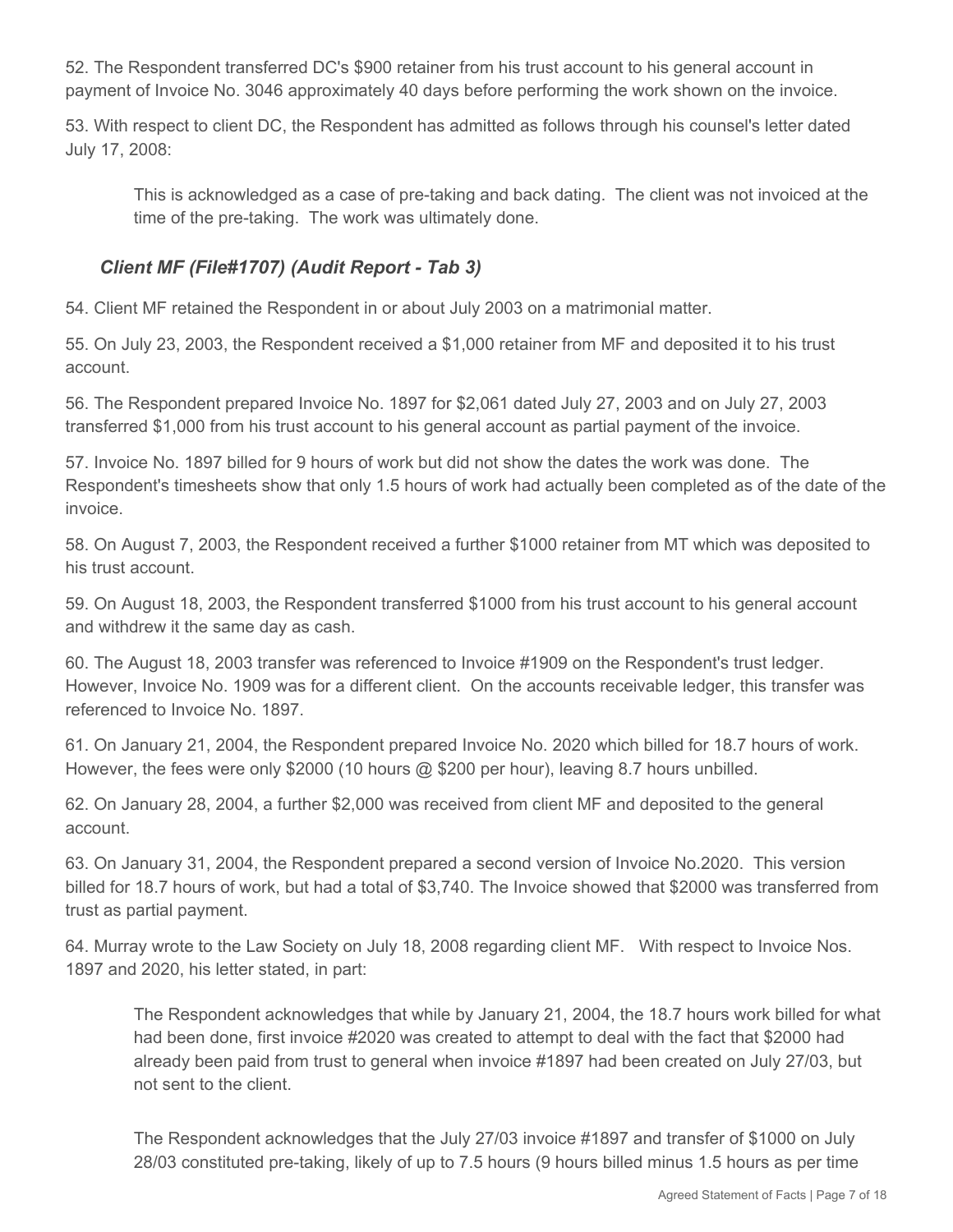sheets) or perhaps less because his timesheet keeping during this period appears, to him, to be less than fulsome.

65. On June 10, 2004, the Respondent received a \$15,000 retainer from client MF, which was deposited to his general account<sup>[1]</sup>.

66. On June 14, 2004, the Respondent prepared Invoice No. 2088, billing client MF for 62 hours of work. The Respondent's timesheets show that only 18.4 hours of work had actually been completed as of the date of the invoice.

67. The Respondent transferred the \$15,000 from his trust account to his general account by three \$5,000 withdrawals on June 14, June 16 and June 30, 2004. As of June 30, 2004 approximately 40 hours of the 62 hours billed had been performed - the balance was performed in July and August 2004. Invoice No. 2088 was back-dated to June 14, 2004.

68. The Respondent, through his counsel's letter dated July 18, 2008, admitted as follows with respect to client MF:

The Respondent acknowledges that the transfer from trust to general on June 14/04 constitutes pre-taking. The further transfer of \$5000 from trust to general on June 16/04 constitutes pre-taking. The further transfer of \$5000 from trust to general on June 30/04 constitutes pre-taking ... he fully acknowledges that he pre-took in this case...

# *Client TM (Audit Report - Tab 5)*

69. Client TM retained the Respondent in early February 2006 on an estate matter.

70. On or about February 16, 2006, the Respondent received \$10,000 from TM which he deposited to his trust account. The \$10,000 was to be used as a retainer and to pay Probate fees.

71. The Respondent prepared Invoice No. 3117 for \$10,216.86 dated February 15, 2006. The invoice showed a number of disbursements including a \$6,552 payment for Probate fees and showed that \$10,000 had been transferred from his trust account in partial payment of the invoice.

72. Invoice No. 3117 also bills for 12.4 hours of time at \$225 per hour for a total of \$2,790 even though the time entries on the invoice show that at most five (5) hours of work had been done as of the invoice date. The Respondent's time sheets also show that most of the work on the file was done after he prepared the invoice.

73. Between February 15, 2006 and March 15, 2006, the Respondent paid out all of the \$10,000 retainer (except \$17 which was paid out on May 1, 2006) to his general account and paid \$208 for filing fees, as follows:

| Feb. 15/06 | to general account | 3,000.00<br>$\mathbb{S}$ |
|------------|--------------------|--------------------------|
| Feb. 20/06 | to filing fees     | 208.00<br>S              |
| Mar 3/06   | to general account | \$3,575.00               |
| Mar 10/06  | to general account | 3,000.00                 |
| Mar 15/06  | to general account | 200.00<br>S              |
| May 1/06   | to general account | 17.00                    |
| Total:     |                    |                          |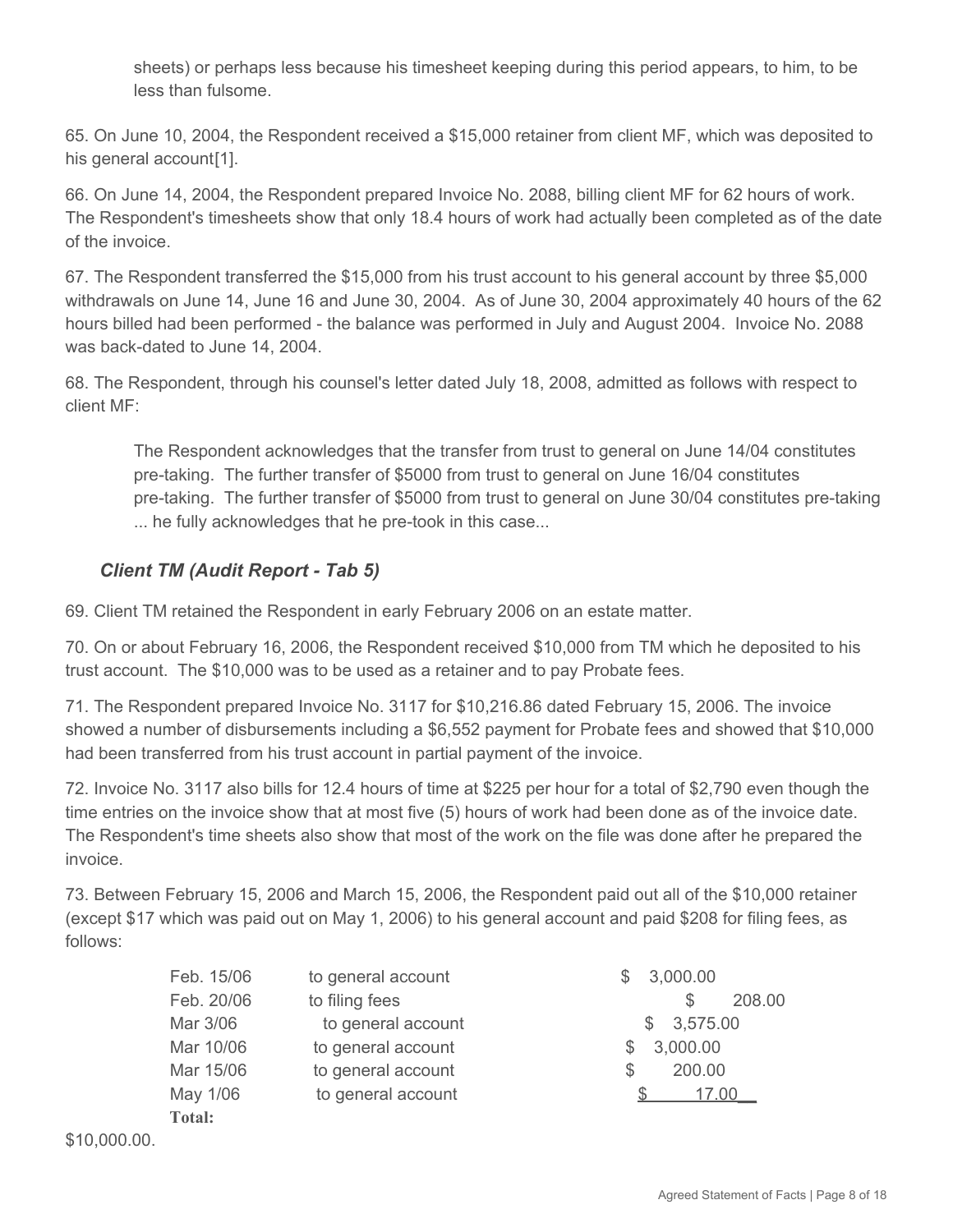74. The Probate fees of \$6,552 were invoiced by the Province of British Columbia on March 16, 2006. As the Respondent had already used TM's \$10,000 retainer for other purposes, he was unable to pay the Probate fees out of the retainer. Instead, he paid the Probate fees by using funds from another source deposited to his general account on April 4, 2006 (though the cheque paying the Probate fees was dated March 31, 2006). The retainer for the probate fees was transferred from the Respondent's trust to his general account between 20 and 30 days before he actually paid the fees.

75. The Respondent prepared a second version of Invoice No. 3117 dated May 1, 2006 and sent it to TM on or about that date. The Respondent's file copy of the same invoice was dated February 15, 2006.

76. Until shown the document by a Law Society investigator, TM had not seen the February 15, 2006 version of the invoice.

77. The Respondent, through his counsel's letter date July 17, 2008, admitted as follows with respect to client TM:

This is acknowledged as a case of pre-taking and back dating, including the probate fees. The client was not invoiced at the time of the pre-taking. The work was ultimately done.

# *Client CM (Audit Report - Tabs 6 & 7)*

78. Client CM retained the Respondent in or about July 2006 on a child custody matter (File #1894), and in August 2006 on a divorce matter (File #1897).

79. On or about July 27, 2006, a \$3,000 retainer from CM was deposited to the Respondent's trust account for File #1894 and File #1897.

## *File #1894*

80. The Respondent prepared Invoice No. 3321, dated July 30, 2006, in the amount of \$2,061.20. This invoice billed for 8.1 hours worked but did not show the dates the work was done. However, the Respondent's timesheets show that he had done only 3.7 hours of work as of July 30, 2006, the date of the invoice.

81. On July 30, 2006, the Respondent transferred \$3,000 from his trust account to his general account, and \$1,800 was used to partially pay Invoice No.3321 (the balance related to File #1897, below).

82. The transfer of \$1,800 from the trust to the general account as partial payment of Invoice No.3321 occurred approximately 12 days before the work recorded on the invoice had been performed.

### *File #1897*

83. The Respondent prepared Invoice No. 3344, dated July 30, 2006, in the amount of \$1,200. The invoice did not detail how many hours were worked or when the work was done.

84. On July 30, 2006, the Respondent transferred \$3,000 from his trust account to his general account, and used \$1,200 of that amount to partially pay Invoice No. 1897 (the rest was applied to File #1894 - see paragraph 81, above).

85. Invoice No. 3344 was back-dated and most or all of the work billed for was performed after the invoice date. The invoice bills for such services as " draft Writ of Summons/Statement of Claim, file Writ/SoC, ...draft 2 nd stage documents, have client in to sign Affidavits, file documents ...." . As noted in the Audit Report: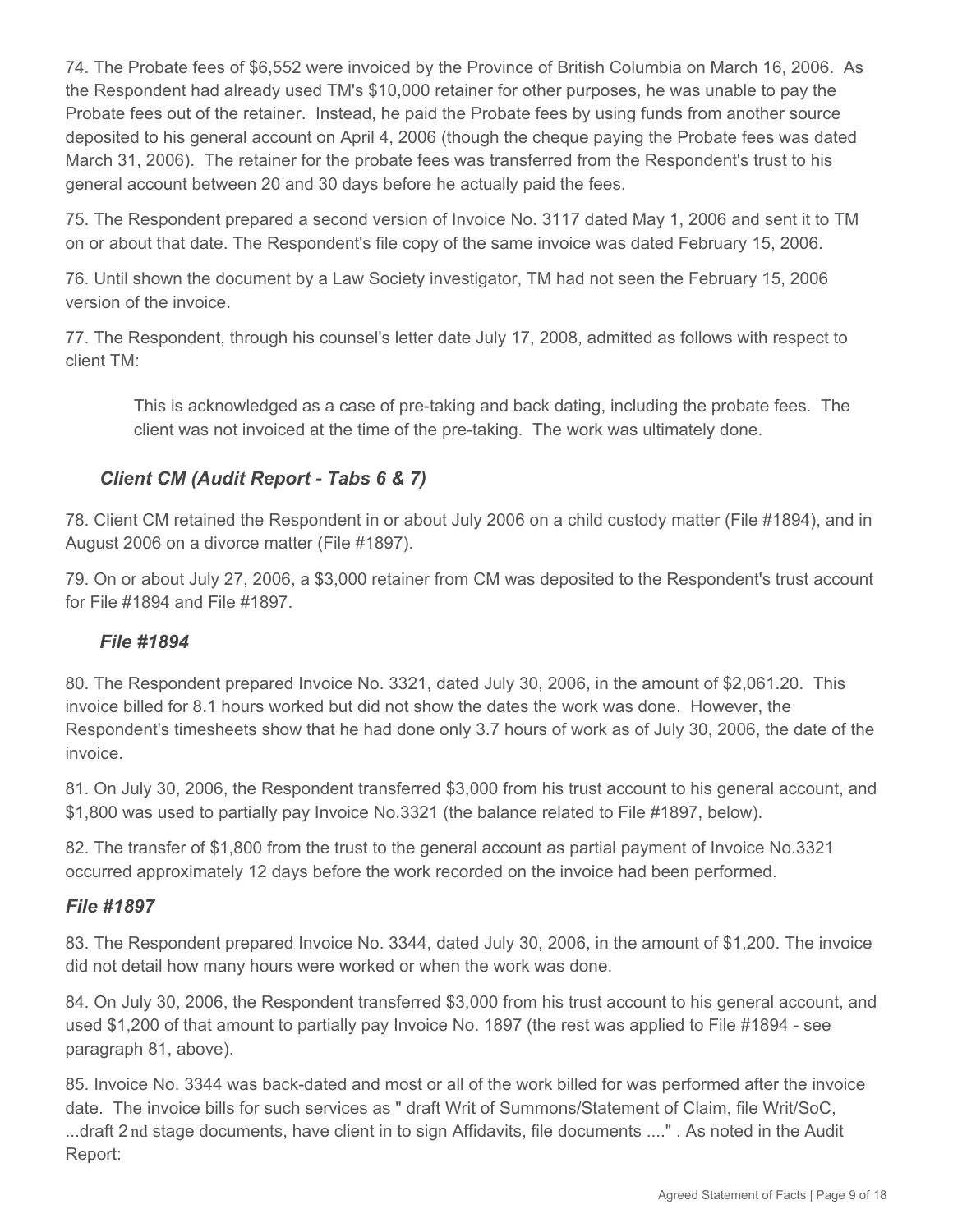While invoice #3344 was dated July 30, 2006 and paid the same day from trust funds, it appears from the client file that most, if not all, of the work was completed long after this date. For example, the Writ of Summons, Statement of Claim and Affidavits appear to have been prepared in February and March of 2007, the Requisition was dated November 7, 2007 and the Order for Divorce was dated December 3, 2007.

86. The Respondent, through his counsel's letter date July 17, 2008, admitted as follows with respect to client CM:

Both [files] are acknowledged as cases of pre-taking and back dating. The client was not invoiced at the time of the pre-taking.

In each case the work was ultimately done, in the case of account #3344, though the auditor describes it as " not finalized" until 16 months later, the Respondent is quite certain that the background work to the final desk decree being sought and issued by the registry was well before that.

## *Client LM (Audit Report - Tab 8)*

87. Client LM retained the Respondent in or about September 2006 in respect of a child support matter.

88. On November 10, 2006, the Respondent deposited a \$2,000 retainer from LM into his trust account.

89. The Respondent prepared Invoice No. 3473, dated November 15, 2006, in the amount of \$2,619.75 for fees and disbursements. The fee component of the invoice billed the client for 9.3 hours of work for the period from September 25, 2006 to February 1, 2007. As at the invoice date, however, the Respondent had only performed 3.1 hours of work.

90. On November 15, 2006 the Respondent transferred \$2,000 from his trust account to his general account in partial payment of Invoice No. 3473.

91. The Respondent prepared a second copy of Invoice No. 3473 dated February 12, 2007. On or about February 12, 2007, the Respondent wrote to LM and enclosed a copy of this invoice.

92. Client LM only received the invoice dated February 12, 2007; she had never seen the version dated November 15, 2006 before it was shown to her by a Law Society investigator.

93. The Respondent, through his counsel's letter date July 17, 2008, admitted as follows with respect to client LM:

This is acknowledged as a case of pre-taking and back dating. The client was not invoiced at the time of the pre-taking. The work was ultimately done.

# *Client DT (Audit Report - Tab 9)*

94. Client DT retained the Respondent in or about early November 2006 in respect of a child custody matter. DT provided the Respondent with a retainer cheque dated November 7, 2006 in the amount of \$5,000. The cheque was made out to Jeremy Donaldson " in trust" and the note line read " Donaldson retainer/file 1917" .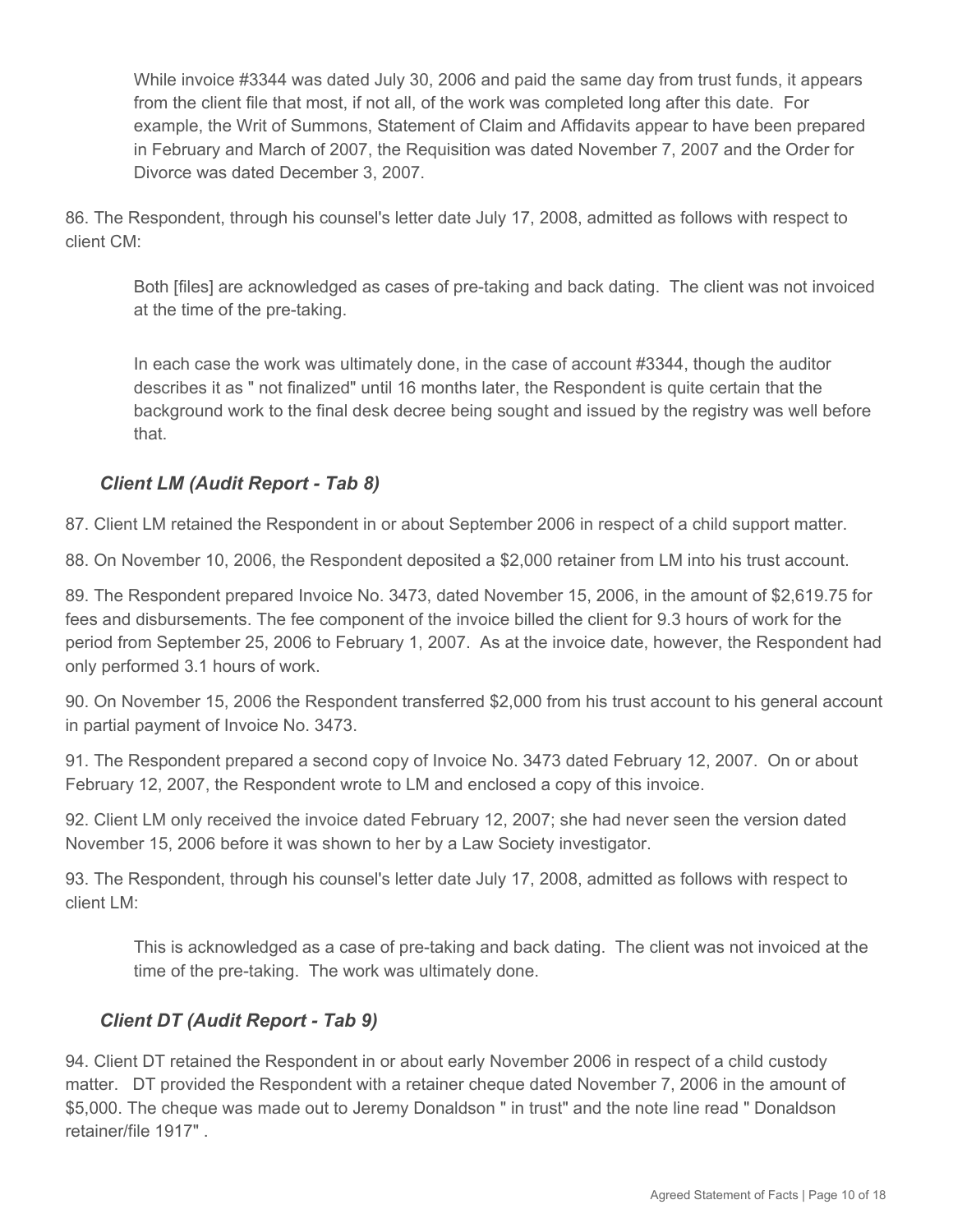95. On November 9, 2006, the Respondent deposited the \$5,000 cheque from DT directly to his general account.

96. The Respondent prepared Invoice No. 3462 for \$7,857.74 dated November 8, 2006, billing the client for 30.6 hours of work, for the period from November 1, 2006 to February16, 2007.

97. The Respondent's time sheets, and the invoice time entries, show that most of the work was done after the November 8, 2006 invoice date. The Respondent deposited the \$5,000 retainer to his general account approximately 99 days before performing the work for which the invoice was rendered.

98. The Respondent also prepared a second invoice which was identical to Invoice No. 3462, except 3462 had been crossed out and No. 3568 was written on the invoice.

99. On or about January 30, 2007, the Respondent prepared Invoice No. 3568 for \$238.43. This invoice did not have dates and amount of time detailed.

100. On February 23, 2007, the Respondent received a further \$4,000 retainer from DT and deposited that retainer to his trust account. On that same day, he transferred \$2,857.74 to his general account to pay the balance of Invoices No. 3462 and No. 3568.

101. The Respondent prepared Invoice No. 3603 for \$2,568.50 dated February 25, 2007, for the period of February 9 to May 18, 2007. This invoice only showed the amount of time worked, without dates.

102. On February 25, 2007, the Respondent transferred \$1,142.26 from his trust account to his general account as partial payment of Invoice 3603. The Respondent's timesheets indicate that at the time of this transfer, the Respondent had only worked 3.5 hours of the total 10.1 hours billed pursuant to Invoice 3603

103. On or about May 23, 2007, the Respondent prepared Invoice No. 3603T dated May 23, 2007, which was identical to Invoice No. 3603 except for the changed date of the invoice and the addition of the dates on which work was performed.

104. The Respondent, through his counsel's letter date July 17, 2008, admitted as follows with respect to client LM:

This is acknowledged as a case of pre-taking and back dating. The client was not invoiced at the time of the pre-taking. The work was ultimately done.

## *Client M.F. (File#1923) (Audit Report - Tab 11)*

105. Client MF retained the Respondent in early January 2007 and provided him with a retainer cheque dated January 5, 2007 in the amount of \$1,500.

106. On January 11, 2004, the Respondent deposited MF's \$1,500 retainer to his trust account.

107. The Respondent prepared Invoice No. 3547 for \$3,210.37 on January 15, 2007. The invoice showed 11.3 hours worked for the period January 8 to February 25, 2007.

108. On January 15, 2007, the Respondent transferred \$1,500 from his trust account to the general account as partial payment of Invoice No. 3547. The invoice shows that as of January 15, 2007 the Respondent had worked 2.0 hours rather than the 11.3 billed. Further, the disbursements shown on the invoice had not been incurred as of the invoice date.

109. MF received a different version of Invoice No. 3547 dated March 1, 2007, which showed that \$1,500 had been paid from trust and \$1710.37 remained outstanding.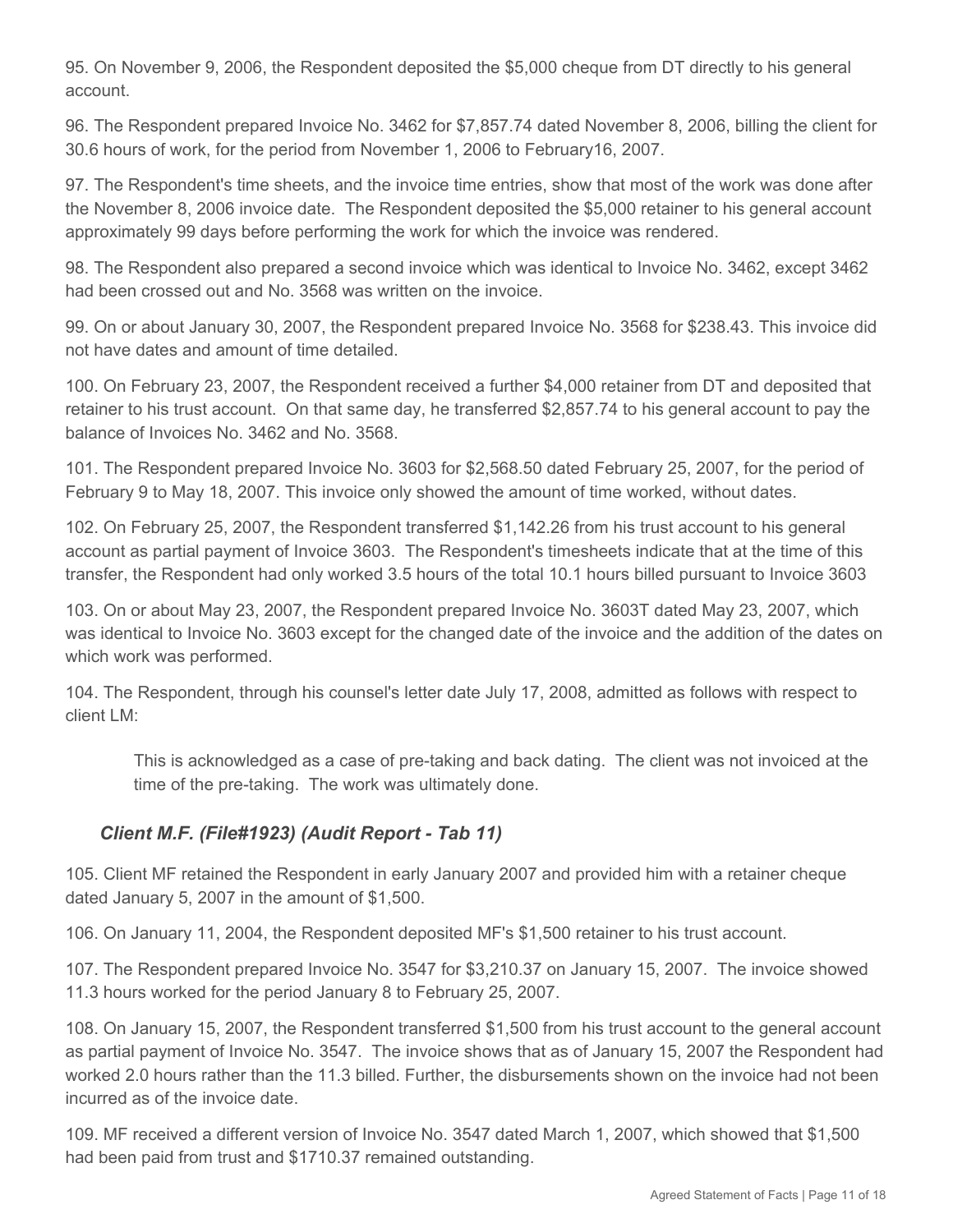110. MF had not seen the January 15, 2007 version of the invoice and was unaware of its existence.

111. The Respondent, through his counsel's letter date July 17, 2008, admitted as follows with respect to client MF:

This is acknowledged as a case of pre-taking and back dating. The client was not invoiced at the time of the pre-taking. The work was ultimately done.

## *Client RH (Audit Report - Tab 12)*

112. Client RH retained the Respondent in or about September 2007 on an estate matter. On September 28, 2007, the Respondent deposited a \$12,000 retainer from RH to his trust account.

113. The Respondent prepared Invoice No. 3989 for \$1,200 dated September 28, 2007 and on that date transferred that amount from trust to the general account. The invoice does not show the dates on which work was performed or the amount of time spent on each task.

114. Invoice No. 3989 including a filing fee of \$208. The registry company billed the Respondent \$208 on October 3, 2007, six days after the client had been invoiced for it.

115. Wiseman notes that a review of the file appears to indicate that most of the work was completed after the date of the invoice.

116. The Respondent, through his counsel's letter date July 17, 2008, admitted that billing RH for the \$208 filing fee as a disbursement before the Respondent himself had been billed was an example of " pre-taking" .

# *Client F.S. (Audit Report - Tab 13)*

117. Client FS retained the Respondent on or about July 24, 2007 on a property dispute matter.

118. On July 27, 2007, the Respondent received a \$10,000 retainer from FS and deposited the retainer to his trust account.

119. The Respondent prepared Invoice No. 3892 for \$4,973.54 dated July 31, 2007 and transferred that amount from trust to the general account on July 31, 2007. The invoice billed for 18.9 hours of work, for the period from July 31 to August 3, 2007. This work had not yet been performed as of the July 31, 2007 invoice date.

120. On August 3, 2007, the Respondent wrote to FS stating that the \$10,000 retainer would be used to pay his accounts as they came due. However, as of that date, the Respondent had already transferred \$4,973.54 of FS's \$10,000 retainer from his trust account to his general account, to fund payment of payroll cheques.

121. The Respondent prepared Invoice No. 3900 for \$2,556.47 dated August 8, 2007, and on August 8, 2007 transferred that amount from his trust account to his general account. The client was billed for 10 hours of work, which had not been performed as of the invoice date.

122. The Respondent used the \$2,556.47 transfer to fund cash withdrawals and a cheque for \$1,087.50 to " cover a trust shortage" .

123. The Respondent prepared Invoice No. 3975 for \$4,870.35 dated September 20, 2007, and transferred \$2,469.99 (the balance of the \$10,000 retainer) from his trust account to his general account on September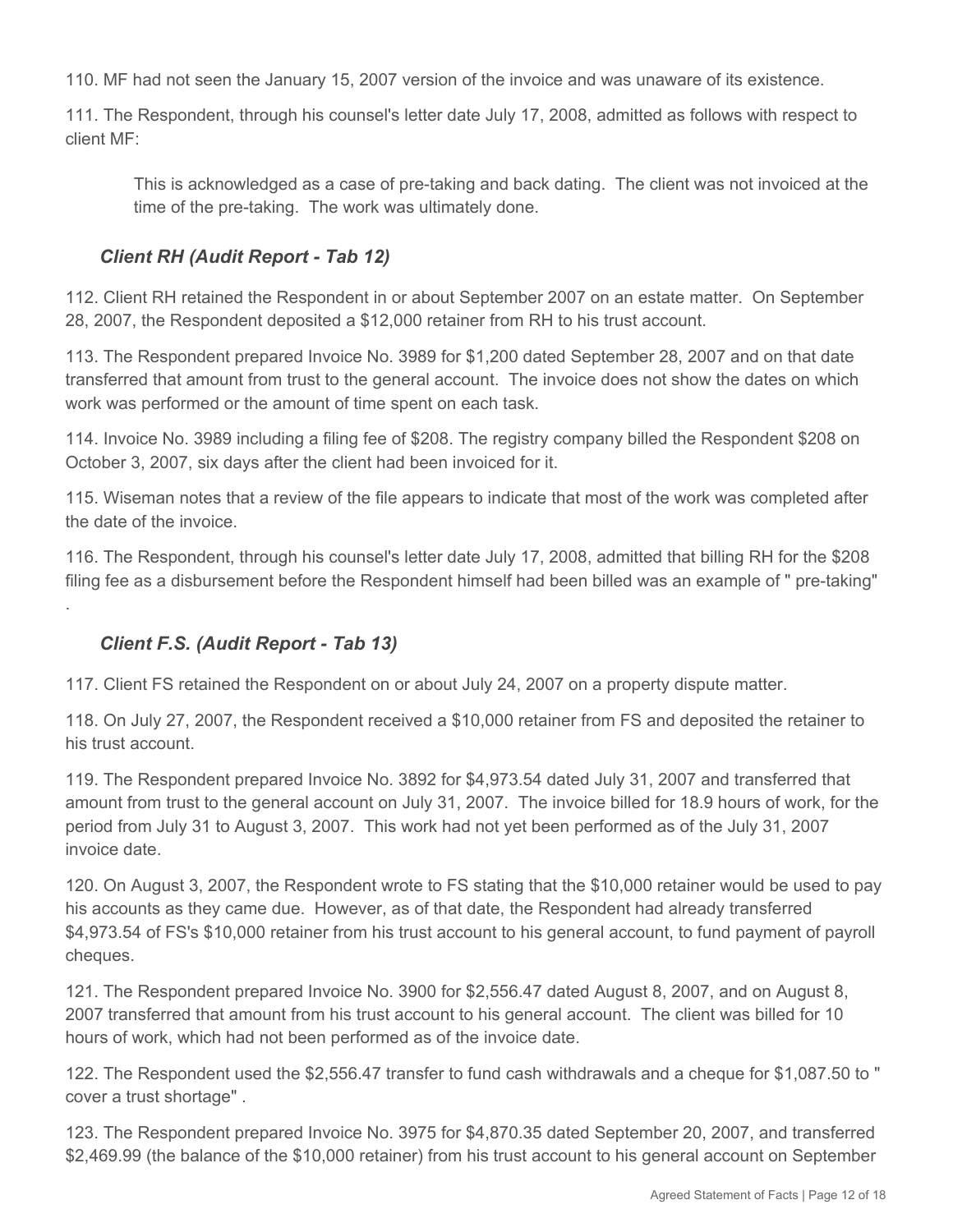20, 2007. The client was billed for 16.6 hours of work.

124. Invoice Nos. 3892, 3900 and 3975 were back-dated as the work billed for had not been completed as at the date of the invoices.

125. On or about October 2, 2007, the Respondent prepared Invoice No. P3982 for \$9,229.13. This invoice covered the same time period as the three invoices previously prepared by the Respondent. Invoice P3982 indicated that \$9,229.13 was paid from the trust account to the general account.

126. Invoice No. P3982 was subsequently reduced by 3 hours and revised to \$8,554.18.

127. The Respondent, through his counsel's letter dated July 17, 2008, admitted and stated as follows with respect to client FS:

This is acknowledged as a case of pre-taking and back dating. The client was not invoiced at the time of the pre-taking. The work was ultimately done. The Respondent maintains that FS was not double billed.

## *Misappropriation of Trust Balances in 2003 (Audit Report - Tab 15)*

128. On or about September 15, 2003, the Respondent cleared the following client trust balances:

| File#         | <b>Amount</b> |
|---------------|---------------|
| 1563          | 23.49         |
| 1587          | 19.00         |
| 1399          | 62.00         |
| 040           | 115.48        |
| 008           | 22.00         |
| 005           | 31.66         |
| <b>Total:</b> | 273.63        |

129. In most of these cases, the Respondent simply closed the account by paying the balance with a cheque to his general account. He did not render an account, nor did he incur a disbursement justifying the transfer of the funds.

130. Murray's letter to the Law Society of July 17, 2008 states as follows with respect to the closing of clients' trust balances in 2003:

The findings in the auditor's report ... are acknowledged as accurate. ... The Respondent will reimburse these clients the relevant sum in a fashion acceptable.

## *Professional Conduct Handbook, Chapter 4, Rule 6 (Audit Report - Tab 4)*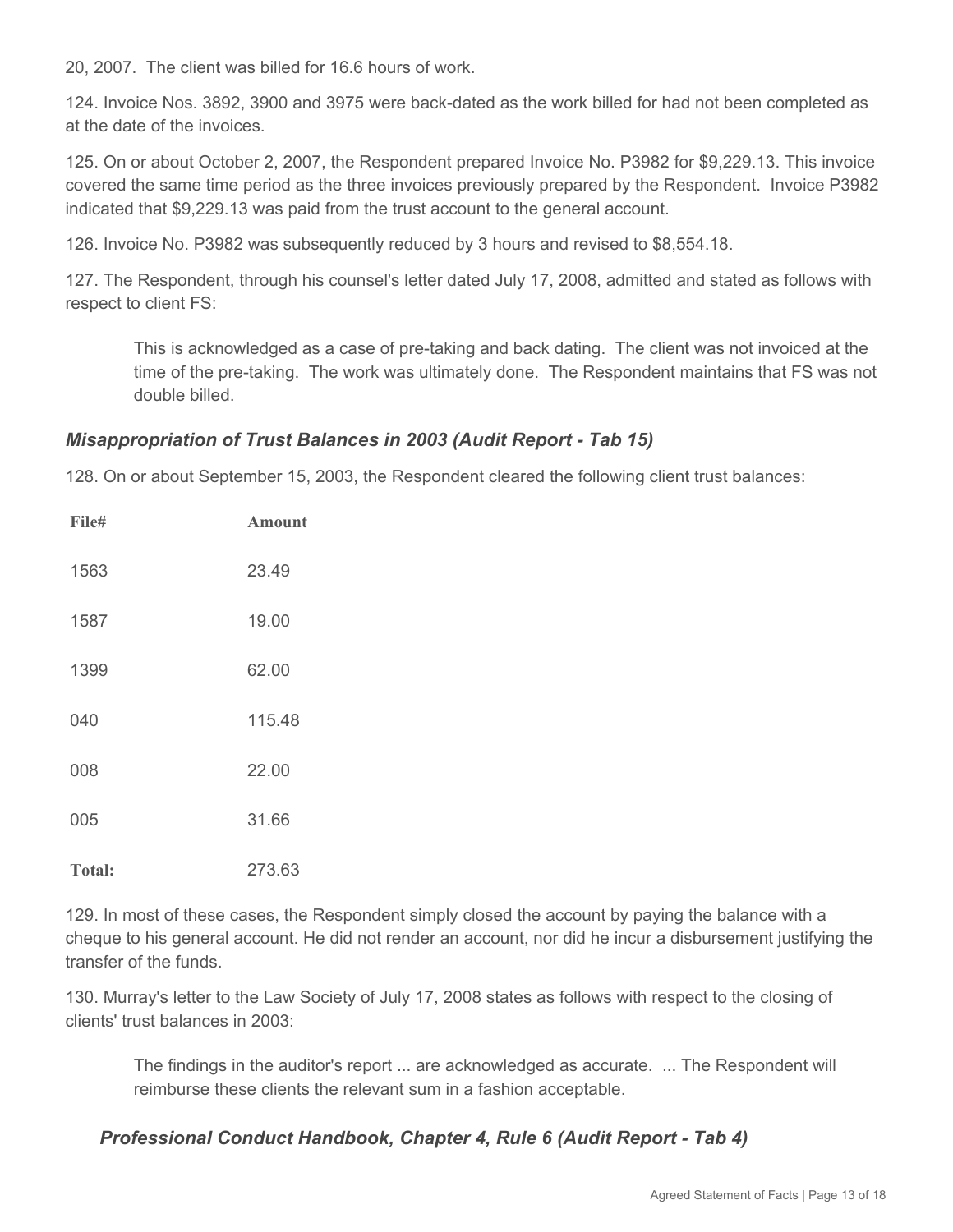131. Client DL retained the Respondent in or about November 2005 on a personal injury matter. A contingency fee agreement (25% of any amount recovered, plus disbursements) was signed by the client on November 22, 2005.

132. On or about December 6, 2006, ICBC made a settlement proposal for \$32,068. The Respondent received instructions from DL to accept the settlement proposal.

133. The Respondent prepared Invoice No. 3505 on December 6, 2006. This invoice included fees of \$7,500 and disbursements of \$8,909.97, with a discount of \$2,778.82.

134. The Respondent prepared a second Invoice No. 3505 on December 6, 2006; this version included fees of \$4,500 (\$3,000 less than the first invoice), and disbursements of \$9,131.15 (\$221.18 more than on the first version).

135. Both versions of the December 6 invoice totaled \$13,631.15.

136. On December 7, 2006, the Respondent emailed DL outlining the terms of the settlement proposal he had received from ICBC.

137. On December 7, 2006, the Respondent received the settlement cheque for \$32,068 and deposited it to his trust account that same day.

138. The Respondent prepared Invoice No.3507 to himself for fees and taxes totaling \$3,000. He then transferred \$13,631.15 for Invoice No. 3505 and \$3,000 for Invoice No. 3507 from his trust account to his general account.

139. On December 7, 2006, the balance of the settlement funds were paid out for bills incurred in the course of the matter, including \$380.00 paid out from his general account.

140. There is no record in the Respondent's books and records of client DL receiving any settlement proceeds.

141. The Respondent's counsel, Murray, wrote to the Law Society on July 17, 2008. That letter states as follows with respect to DL:

...DL beseeched the Repondent that he discount his fees so she would end up with some cash. He agreed to do so, and at the same time, inherently agreed to have his firm " eat" some of the disbursements which the auditor notes the Respondent never did receive payment for from the client (\$380). The Respondent agreed to DL's request, AND her request that the funds come to her in cash, as he recalls, because she was the ongoing recipient of a pension of some sort (disability he thinks) which would be compromised if the payor could trace a cheque to her from his firm. Once the [L] proceeds were in general, he took at \$3,000 draw into his personal account, and drew \$3,000 in cash from it and gave it to Ms. [L]...

### **Breaches of Law Society Rules**

142. The Audit Report concluded that between 2002 and 2007, the Respondent breached accounting rules and failed to maintain his firm's books and records in accordance with the Law Society Rules. The Audit Report details evidence of client misappropriations and multiple attempts to mislead clients and to mislead the Law Society.

*Rule 3-48(3)*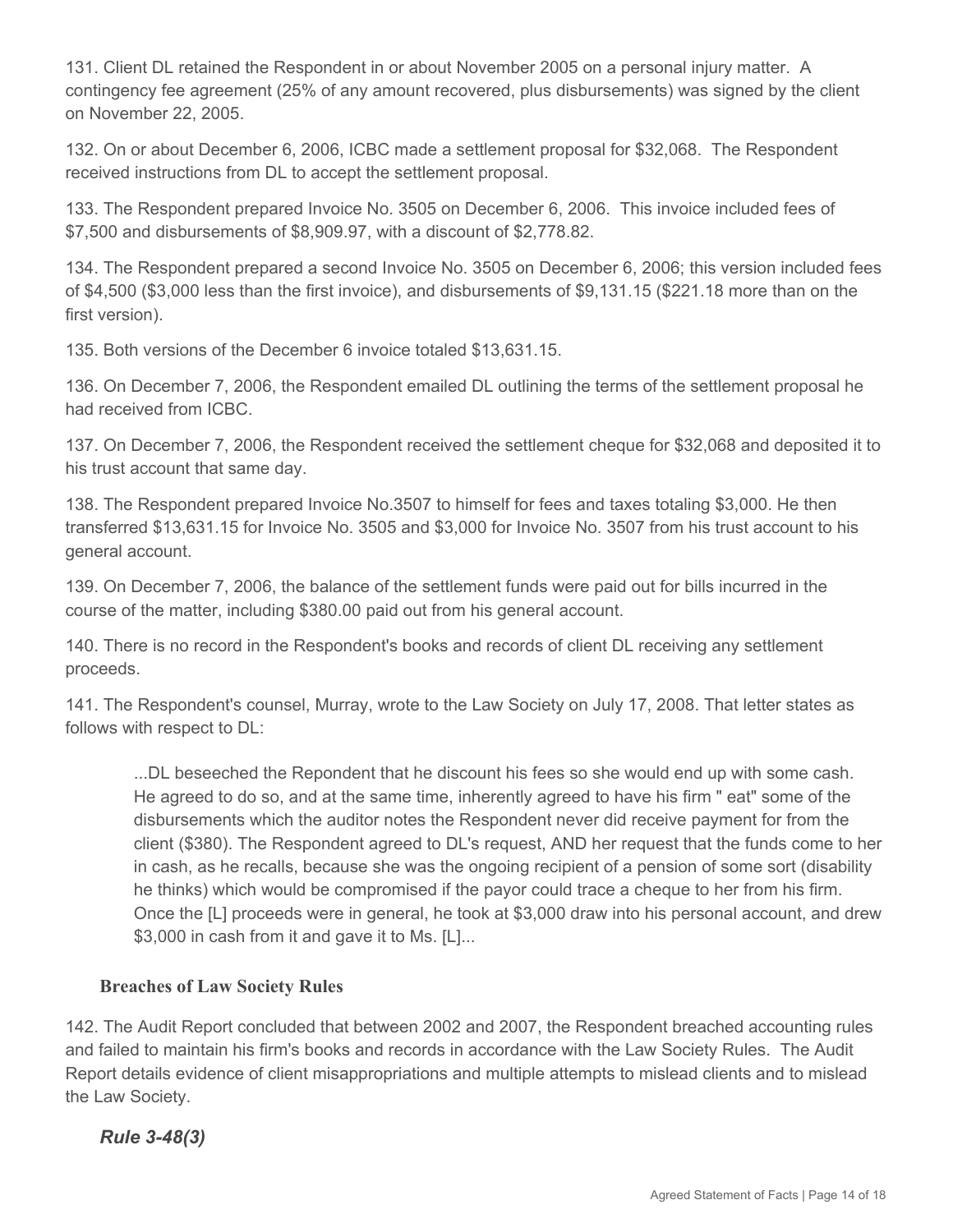143. The Respondent failed to ensure that his duties and responsibilities under Division7 of the Law Society Rules (Trust Accounts and Other Client Property) were carried out, contrary to Rule 3-48(3).

144. The Audit Report states at Page 5 that:

The member did not take personal responsibility to ensure all Division 7 rules were complied with. The Trust Reports for the years 2003 to 2007 reported many exceptions. In the Trust Reports for the year ended February 28, 2006, the accountants reported twenty eight exceptions, and for the year ended February 28, 2007 they reported twenty four exceptions.

145. It is agreed that the Trust Reports for the years ending February 28, 2003; February 29, 2004; February 28, 2005; February 28, 2006; and February 28, 2007 - all as set out at Appendix " A" of the Audit Report - fairly and accurately set out the exceptions to the Respondent's compliance with the Law Society's trust accounting rules.

146. Murray's letter to the Law Society of July 17, 2008 confirms the Respondent's acceptance of responsibility for his various breaches of the trust accounting rules set out in Division 7:

Many of these issues, as pointed out by the auditor, have been extant for some time in the Trust Reports to the LSBC over the years have noted a number of exceptions. In a letter to Ms. [Ciolfitto] of your office dated and faxed July 14, 2008, the Respondent deals with the remedial initiatives he has taken to deal with this issue. He also, by reading of this letter, fully accepts without equivocation, his responsibilities for this issue.

### **Rule 3-51(1)**

147. The Respondent deposited client trust funds received as a retainer directly into his general account, when the retainer should have been deposited to trust. Particulars of this breach of Rule 3-51(1) are:

a) On or about November 9, 2006, client DT provided to the Respondent a retainer of \$5,000, which the Respondent deposited to his General Account.

## *Rule 3-56 (1.2(a))*

148. The Respondent made or caused to be made payments from trust funds even though his trust accounting records were not current, contrary to Rule 3-56(1.2(a)). The Audit Report notes that this continued through 2007 as payments were made from the trust funds when the trust account had not been reconciled on a timely basis. **(**see Audit Report, page 5**)**. Examples of such breaches are found at Appendix A of the Audit Report:

a) 2003 Trust Report: On six separate occasions, the Respondent overdrew six separate trust accounts by writing cheques and not having an accurate accounting of the balance of each account;

b) 2004 Trust Report: On four separate occasions, the Respondent overdrew four separate trust accounts by writing cheques and not having an accurate accounting of the balance of each account;

c) 2005 Trust Report: On several occasions, the Respondent overdrew his trust accounts. All the trust bank accounts between September 2004 and February 2005 were not prepared on a timely basis;

d) 2006 Trust Report: On several occasions, the Respondent overdrew his trust accounts. Trust bank reconciliations were not being prepared on a timely basis; and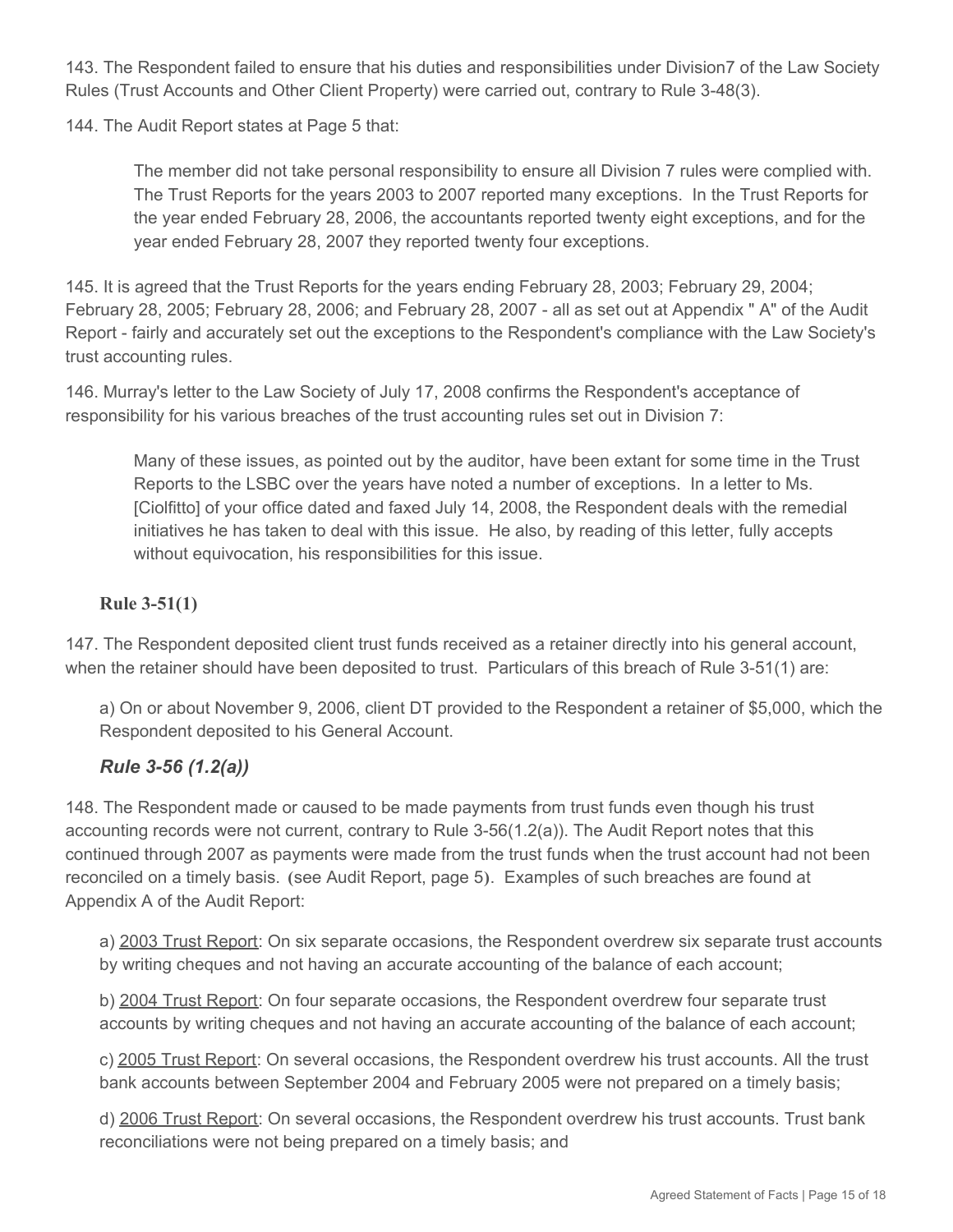e) 2007 Trust Report: On several occasions, the Respondent overdrew his trust accounts. Trust transactions were not posted for five months for the period October 2006 to March 2007 and trust bank reconciliations were not prepared on a timely basis.

# *Rule 3-56(1) and Rule 3-57(2)*

149. As detailed above, the Respondent on numerous occasions withdrew client trust funds from his trust account and deposited them to his general account even though (1) the said funds were not a debt owing by the client to the Respondent, for payment of fees or otherwise; and (2) the Respondent did not prepare and immediately deliver to the client a bill for the fees withdrawn from trust, as in most cases the work had not been performed at the time the funds were withdrawn from trust.

# *Rule 3-62(1)(a)*

150. The Respondent did not keep file copies of bills delivered to clients that accurately showed the date(s) charges were made, contrary to Rule 3-62(1)(a). Particulars of such breaches of Rule 3-62(1)(a) are:

a) On July 30, 2006, the Respondent wrote to Client CM in respect of a matrimonial matter, enclosing Invoice No. 3321 dated July 30, 2006 for \$2,061.20. The invoice did not show any dates of when the work were performed;

b) The Respondent prepared Invoice No. 3344 dated July 30, 2006 for \$1,200 in respect of a divorce matter for Client CM. The invoice did not show any dates of when the work was performed ;

c) The Respondent prepared Invoice No. 3989 dated September 28, 2007 for \$1,579.90 in respect of an estate matter for Client RH. The invoice did not show any dates of when the work was performed.

## **Rule 3-63(1)(a) and (b)**

151. The Respondent did not record each trust or general transaction promptly, contrary to Rule 3-63(1)(a) and (b). The Audit Report states that trust transactions were not always recorded within seven (7) days, and general transactions were not always recorded within thirty (30) days.

# *Rule 3-63(3)*

152. Following his receipt of funds to which Rule 3-63(2) applies, the Respondent did not immediately deliver a bill or issue to the client a receipt for funds received, containing sufficient particulars to identify the services performed and disbursements incurred, contrary to Rule 3-63(3). Particulars of such breaches are summarized above (see Clients DW, DC, MF, TM, CM, LM, DT, MF, FS)

# *Rule 3-65(4)*

153. The Respondent did not make the trust reconciliations required by Rule 3-65 within 30 days of the effective date of the reconciliation, contrary to Rule 3-65(4). Wiseman notes in the Audit Report that as of the date of his last attendance at the Respondent's office (January 8, 2008), the Respondent was still not reconciling the trust account within 30 days.

## **Rule 3-66(1)**

154. Upon discovering a trust shortage, the Respondent did not immediately pay into his account enough funds to eliminate the shortage, contrary to Rule 3-66(1). Particulars of this breach are: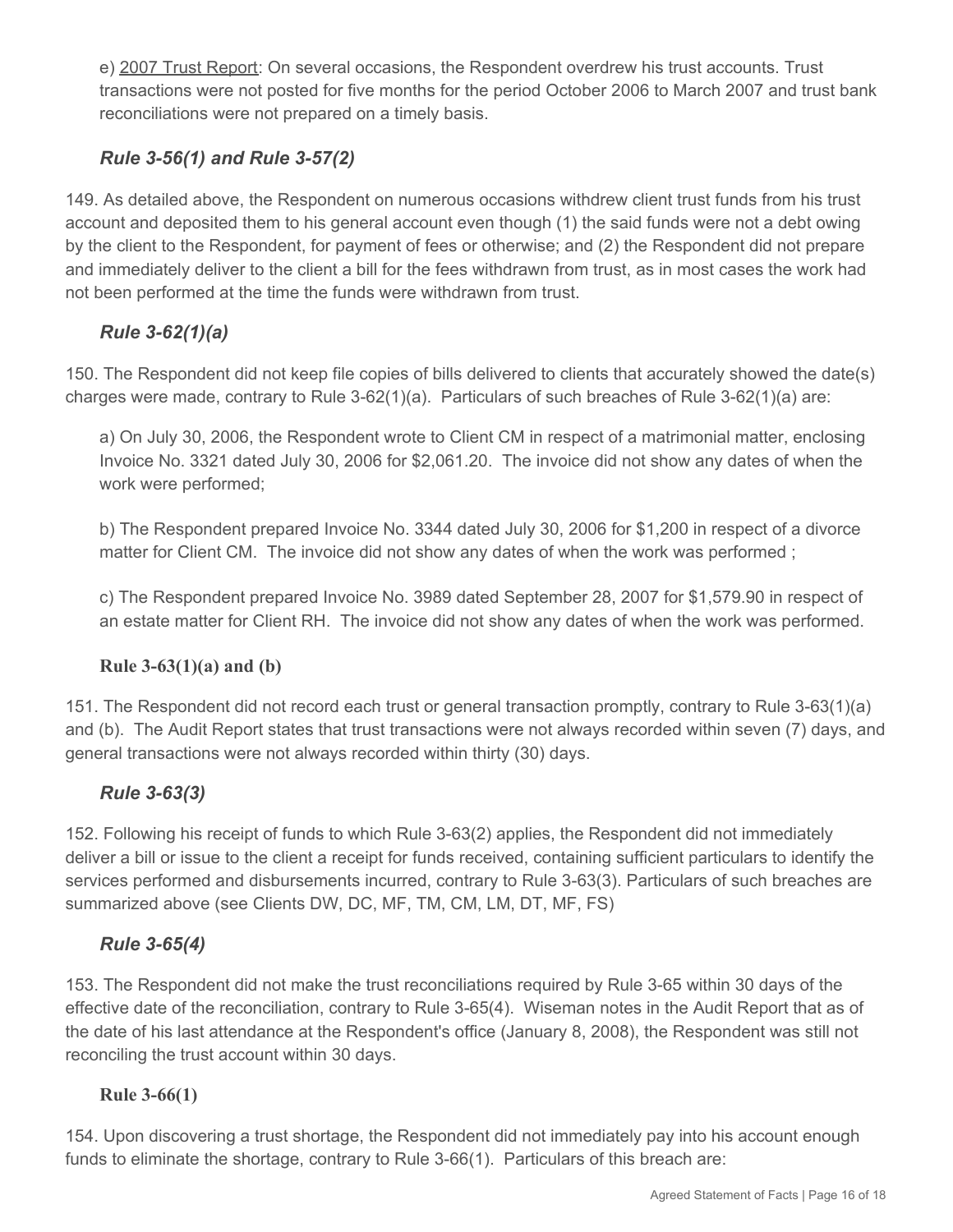a) On November 22, 2006, the Respondent issued a trust cheque in the amount of \$591.69, payable to his general account for payment of Invoice #3480 with respect to Client PC. However, no funds had ever been deposited into the trust account for this client. This resulted in a trust shortage of \$591.69. The shortage was not corrected until July16, 2007.

#### **Admissions**

155. The Respondent admits that at various times between 2003 and 2007, he delivered Statutory Declarations to the Law Society that he knew were false and misleading.

156. The Respondent admits that at various times between 2003 and 2007, he delivered Statutory Declarations to the Law Society that were outside time limits ordered by a Law Society hearing panel on June 16, 2003.

157. The Respondent admits that at various times between 2002 and 2007, he failed to maintain accounting books and records as required by Rule 3-60 and Rule 3-61 of the Law Society Rules *.*

158. The Respondent admits that at various times between 2002 and 2007, he breached the accounting rules set out in the Law Society Rules, and in particular:

a) failed to ensure that his duties and responsibilities under Division 7 of the Law Society Rules (Trust Accounts and Other Client Property) were carried out, contrary to Rule 3-48(3);

b) deposited client trust funds directly to his general account, contrary to Rule 3-51(1);

c) made or caused to be made payments from trust funds even though his trust accounting records were not current, contrary to Rule 3-56(1.2(a));

d) withdrew or authorized the withdrawal of trust funds under Rule 3-56 in payment of fees without first preparing a bill for those fees and immediately delivering the bill to the client, contrary to Rule 3-57(2);

e) did not keep file copies of bills delivered to clients that accurately showed the date(s) charges were made, contrary to Rule 3-62(1)(a);

f) did not record each trust or general transaction promptly, contrary to Rule 3-63(1)(a) and (b);

g) following his receipt of funds to which Rule 3-61(2) applies, he did not immediately deliver a bill or issue to the client a receipt for funds received, containing sufficient particulars to identify the service performed and disbursements incurred, contrary to Rule 3-61(3);

h) did not make the trust reconciliations required by Rule 3-65 within 30 days of the effective date of the reconciliation, contrary to Rule 3-65(4);

i) upon discovering trust shortages, he did not immediately pay into his account enough funds to eliminate the shortage, contrary to Rule 3-66(1).

159. The Respondent admits that he misappropriated client trust funds by, at various times between 2002 and 2007, billing client and withdrawing funds from trust in respect of such billings for work not yet done or completed.

160. The Respondent admits that he misappropriated client trust funds in September 2003 by withdrawing funds from trust where no work was ever done in respect of the funds withdrawn.